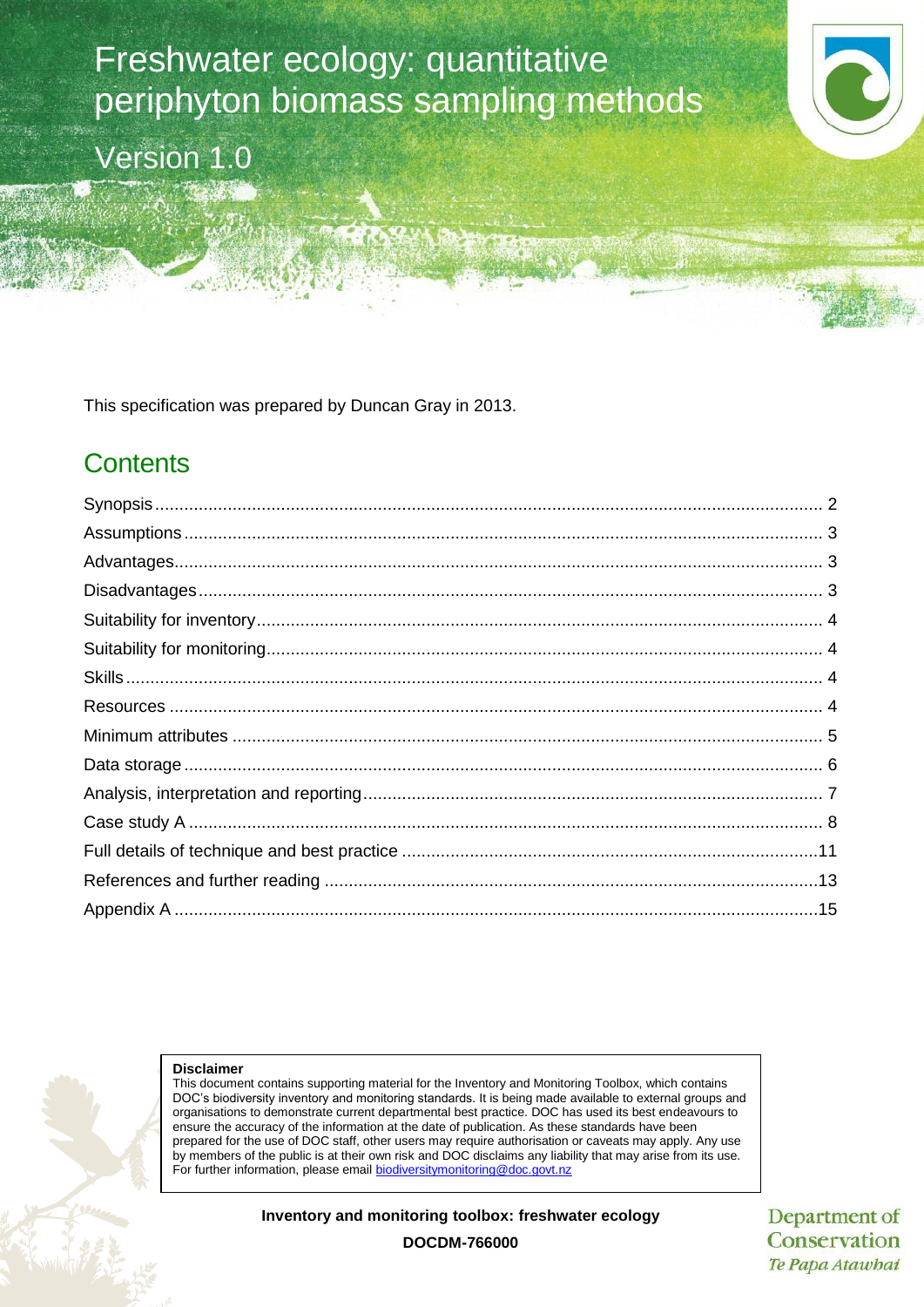<span id="page-1-0"></span>Quantitative sampling methods 1a and 1b are based on that presented by Biggs & Kilroy (2000). These methods are designed to provide data suitable for statistical testing of differences amongst sites to detect impact effects. Sampling points are located along a single transect and 10 points sampled. The methods described here are suitable for gravel or cobble substrate, but protocols for bedrock/boulder or sand/silt substrates are also described in Biggs & Kilroy (2000). These methods estimate biomass for a known area of the entire exposed (1a) or upper (1b) surface of stones. Method 1a is suitable for general enrichment assessments and ecological studies of in-stream processes. Method 1b provides more precise information about the response of periphyton community biomass to specific impacts. Results are expressed in terms of surface area of exposed sediments (1a) or in terms of plane surface area of the stream bed (1b).

The choice between 1a and 1b is dictated by the objectives of the study and pragmatism. Method 1a samples the entire stone periphyton community and assesses the entire diversity of microhabitat types around the stone. However, there will be little difference between communities on a particle when substrates are fine cobbles and gravel. Greater heterogeneity in biomass will be found around moderate-sized cobbles and larger substrates where whole stone sampling can provide more information about the overall community. Conversely, method 1b helps remove the effects of spatial differences in water velocity, erosion of communities along the edge of substrata, and the effects of grazing invertebrates that usually spend most of their time under or along the edges of particles. Accordingly this method is very suitable for assessments of organic enrichment from a specific discharge. The available range of analytical techniques is the same for both techniques. The detail in this protocol can be applied to each method except where noted.

All quantitative sampling methods must account for the level of variation within a site and the consequent degree of error associated with sampling. Greater heterogeneity in periphyton cover may require the number of replicates to be increased. However, in general it is recommended to collect at least 10 replicate samples per site. These are most often collected as point samples along a transect across the river channel. An in-depth discussion of methods for calculating error and estimating the required number of replicates may be found in Biggs & Kilroy (2000, section 3). Repeated surveys at regular intervals allow a comprehensive picture of periphyton community dynamics to be created. Results may be combined with environmental data to assess the factors which influence periphyton biomass.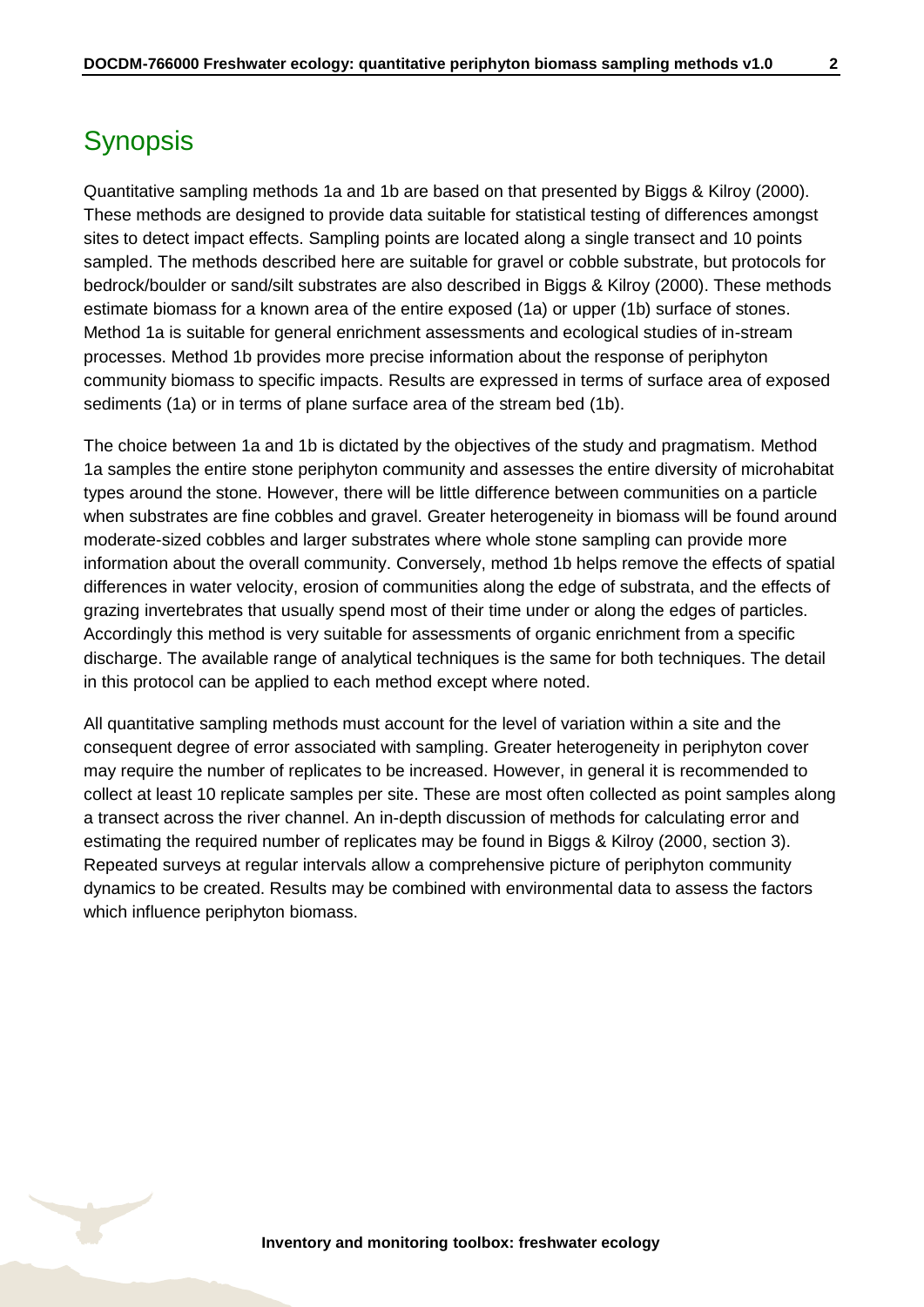Figure 1. Examples of periphyton types commonly associated with nutrient enrichment and stable flows in streams. Top left: medium, possibly thick, dark brown mats. Top right: medium thickness green mat. Bottom left*:* long brown filaments adhere to rocks adjacent to a tracer stone used to measure stream bed movement. Bottom right: medium thickness dark brown mats and short green filamentous algae. Photos: Golder Associates.

### <span id="page-2-0"></span>**Assumptions**

- Methods (1a or 1b) assume that the physical habitat conditions at each site vary as little as possible.
- Probability based sampling (usually simple random or systematic designs) are applied to positioning of transects and points within a transect at each site.
- All biomass within the sample area is collected.
- The sample represents periphyton biomass in the wider stream area of interest.

# <span id="page-2-1"></span>Advantages

- Provides reliable, precise and detailed information about periphyton biomass in a stream reach.
- Robust against user bias provided the protocols are adhered to.

### <span id="page-2-2"></span>**Disadvantages**

 Material may be lost or degraded during sample collection and transport, negatively biasing estimates of biomass.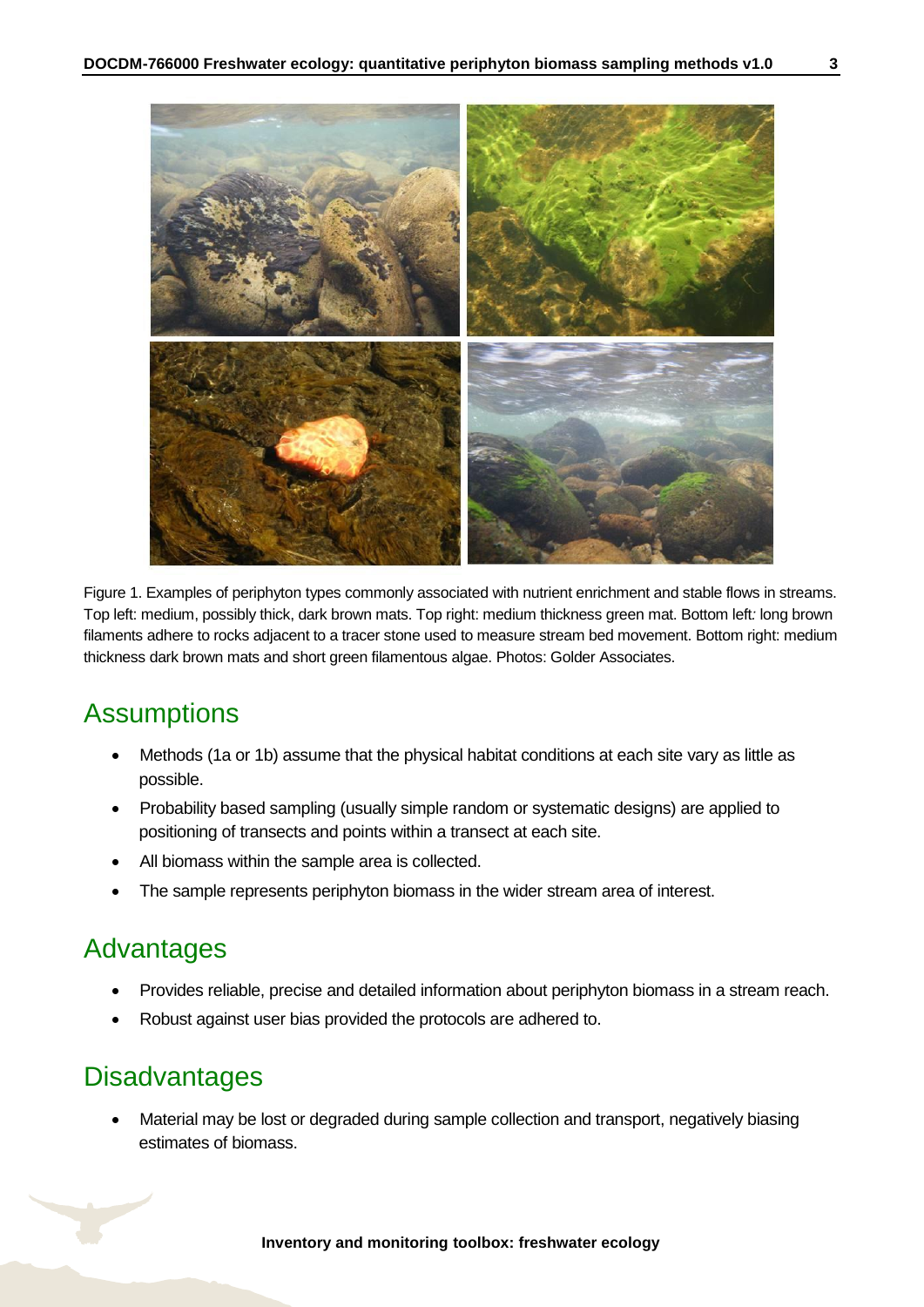- These methods require material to be transported from the site and the use of chilled storage.
- The methods incur significant laboratory processing costs.
- Samples must be processed rapidly.
- Stream must be wadeable.

# <span id="page-3-0"></span>Suitability for inventory

These methods are not very suitable for inventory because it provides no information about community composition and data is resource-intensive to obtain, thus limited in spatial extent.

# <span id="page-3-1"></span>Suitability for monitoring

- These methods are suitable for monitoring the effects of general enrichment (1a), or specific impacts to a stream ecosystem (1b).
- Used in conjunction with qualitative methods to assess periphyton community composition and cover ('RAM-1'—docdm-769146, or 'RAM-2'—docdm-769150) and physico-chemical data, these methods provide a powerful tool for understanding periphyton dynamics in a stream.
- These methods in isolation are not suitable for assessing changes in periphyton community composition or cover by specific periphyton types.

### <span id="page-3-2"></span>**Skills**

Field observers will require:

- Basic training in stream periphyton and habitat sampling
- Basic outdoor and river-crossing skills
- A reasonable level of fitness

Study design and sample processing are specialised processes that require input from a TSO, Science Officer or external contractor.

### <span id="page-3-3"></span>Resources

Periphyton sampling of New Zealand streams may be carried out by a single field operative. However, in the interests of safety it is recommended that sampling is done by teams of at least two people.

Standard equipment includes:

- One 20-30 m tape measure
- Two 6–10 mm diameter aluminium pegs (> 20 cm long) that are bent at one end to hold tapes in place (a mallet for securing pegs may be useful)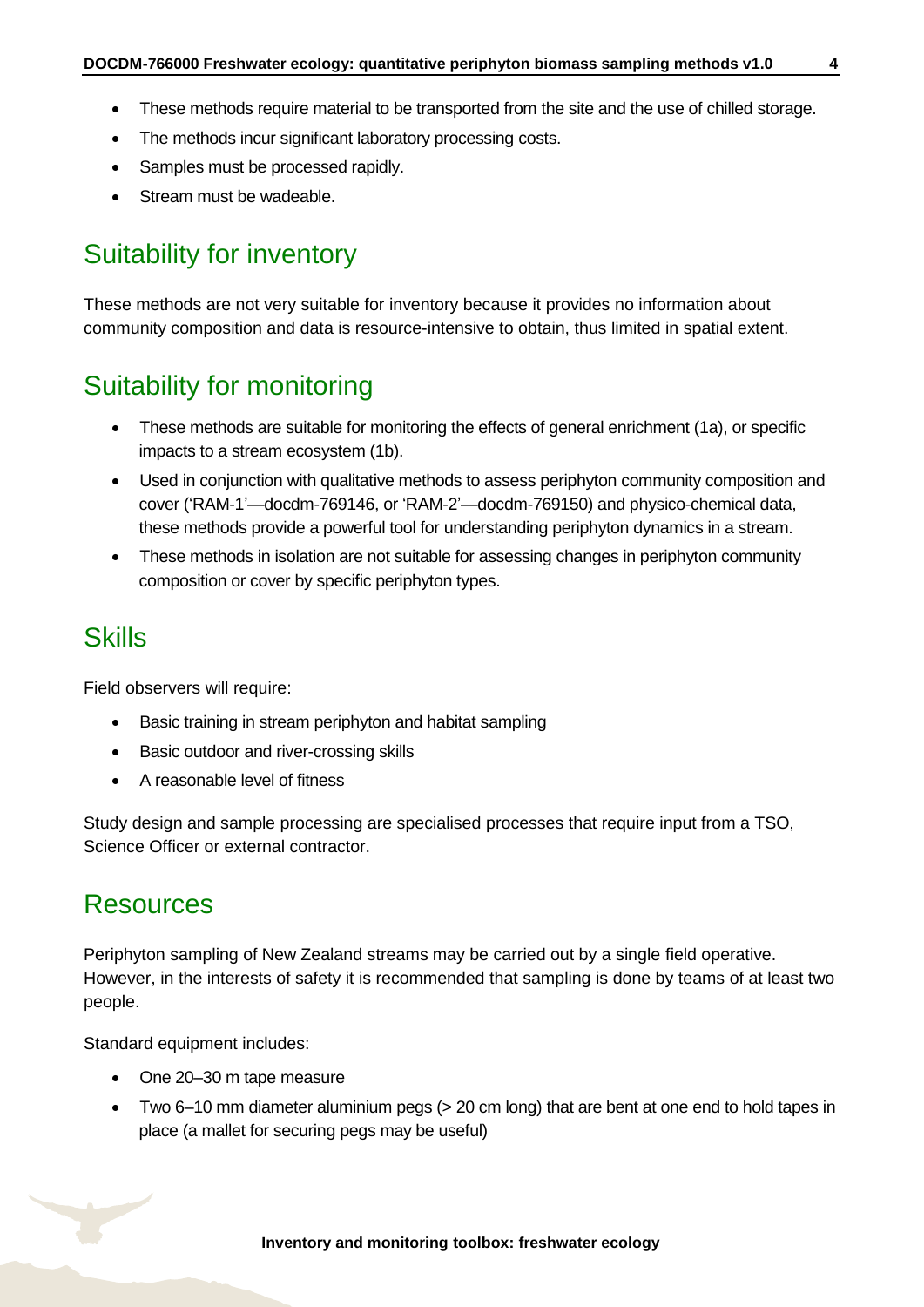- Deep sided, white, laboratory tray container and ice container (e.g. chilly-bin)
- Scalpel
- Small scrubbing brushes (e.g. toothbrushes)
- Labelled containers (e.g. 120 ml specimen cups; 60 ml rigid clear plastic pottles) for each sample that will be collected.
- Pipettes (small eye-dropper is sufficient)
- Squirt bottle containing stream water
- A ring of an appropriate size (usually 4 to 8 cm diameter) which can be used to define a sampling circle on each stone (the top of the sample collection container can be used)
- Waterproof notebook
- GPS



Figure 2. An example wet label which should be added to every sample collected.

### <span id="page-4-0"></span>Minimum attributes

Consistent measurement and recording of these attributes is critical for the implementation of the method. Other attributes may be optional depending on your objective. For more information refer to ['Full details of technique and best practice'](#page-10-0).

DOC staff must complete a 'Standard inventory and monitoring project plan' (docdm-146272).

The more contextual information that is collected at each site, the more thorough and complete will be any interpretation of the biological data collected. However, some basic information should be recorded with each sample collected:

• Substrate composition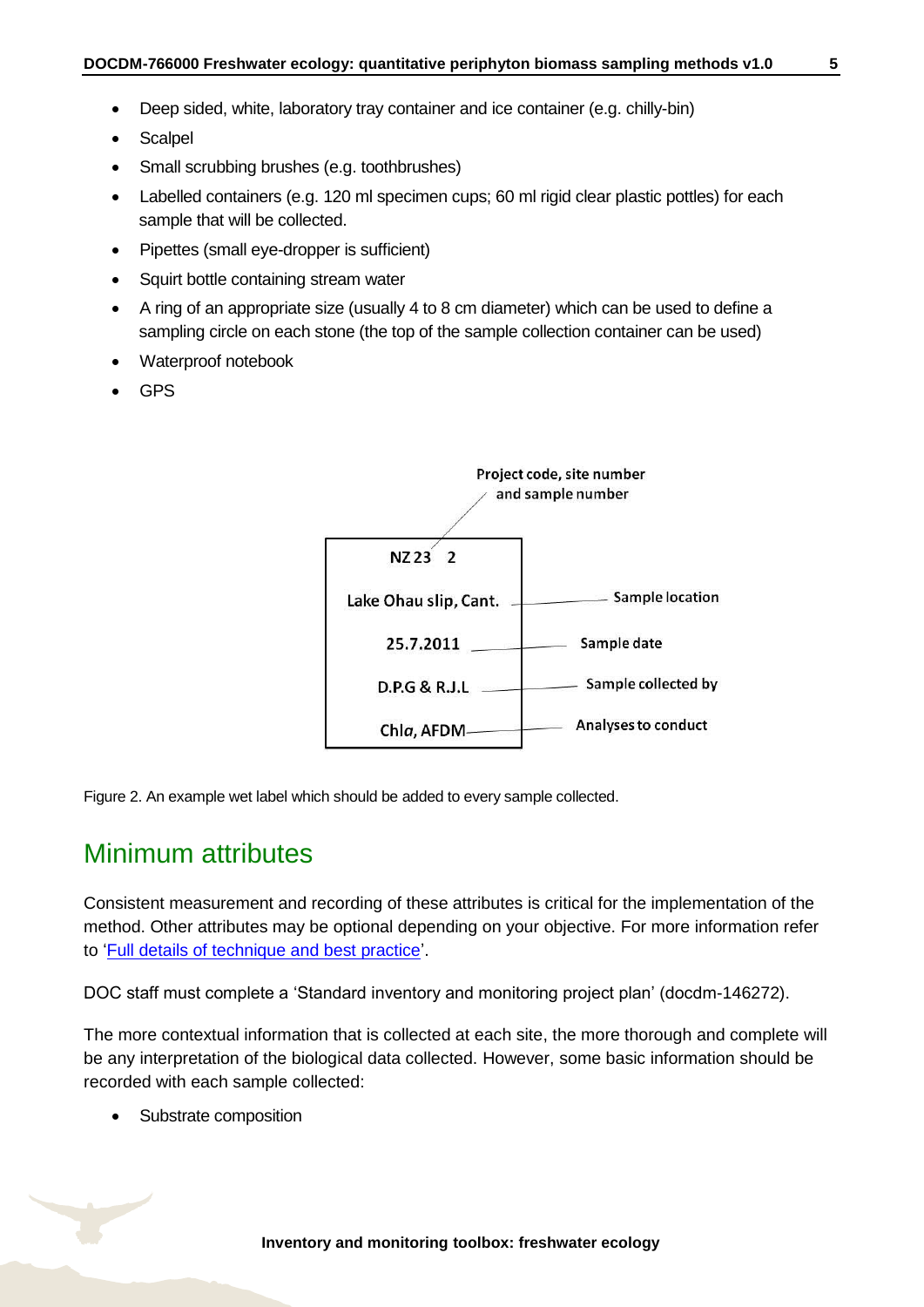- Riparian vegetation
- Stream width
- Stream depth
- Stream velocity

It is also common to collect basic water chemistry information. Temperature (°C), electrical conductivity (µS), pH and dissolved oxygen may all be measured by handheld meters and assist with the interpretation of biological data. Habitat and site notes are also useful, e.g. the presence of stock at the site or evidence of recent flooding. The ['Stream habitat assessment field sheet'](http://www.doc.govt.nz/Documents/science-and-technical/inventory-monitoring/im-toolbox-freshwater-ecology-stream-habitat-assessment-field-sheet.pdf) (docdm-761873) specifies the minimum attributes that can be collected without recourse to specialised equipment or processing in a laboratory. Basic training in the use of this habitat sheet and a thorough perusal of Harding et al. (2009) is required before use.<sup>1</sup> As with all visual and qualitative assessments it is important to standardise collection protocols and ensure observations are calibrated. This is especially important if more than one observer is collecting data (e.g. if different teams will go to different sites or will repeat measurements in the future).

### <span id="page-5-0"></span>Data storage

During field sampling, data is conventionally recorded on a hardcopy data sheet prior to transfer to an electronic format. Hardcopy sheets should be clearly marked with the details of the project and identity/location of samples. Forward copies of completed data sheets to the survey administrator, or enter data into an appropriate spreadsheet or database as soon as possible. Collate, consolidate and store survey information securely, also as soon as possible, preferably immediately on return from the field. The key steps here are data entry, storage and maintenance for later analysis, followed by copying and data backup for security.

Storage tools can be either manual or electronic systems (or both, preferably). They will usually be summary sheets, other physical filing systems, or electronic spreadsheets and databases.

To avoid confusion, data should be entered into an electronic media in the same format as on the field data sheets. Electronic data files should contain all the information required to identify each sample, and any habitat or water chemistry data that was collected simultaneously should be captured in the same files. This is often achieved by entering habitat data on a separate worksheet within the same Excel workbook.

DOC best practice for Excel is to enter data in 'long format', i.e. with each field on the data sheet (date, time, location, transect designation, sample number, quantity, etc.) as a column heading and each row containing the values from a single sampling occasion. However, the convention for recording freshwater ecological data is to treat each site as a separate column. It is important that habitat and water chemistry data are entered in a comparable format to biological data, i.e. columns as sites, and this should be done as soon as possible by the field operative so that details are fresh. All hardcopies of habitat data and notes should be labelled and stored in a project file and retained.

 1 [http://www.cawthron.org.nz/coastal-freshwater-resources/downloads/stream-habitat-assessment](http://www.cawthron.org.nz/coastal-freshwater-resources/downloads/stream-habitat-assessment-protocols.pdf)[protocols.pdf](http://www.cawthron.org.nz/coastal-freshwater-resources/downloads/stream-habitat-assessment-protocols.pdf)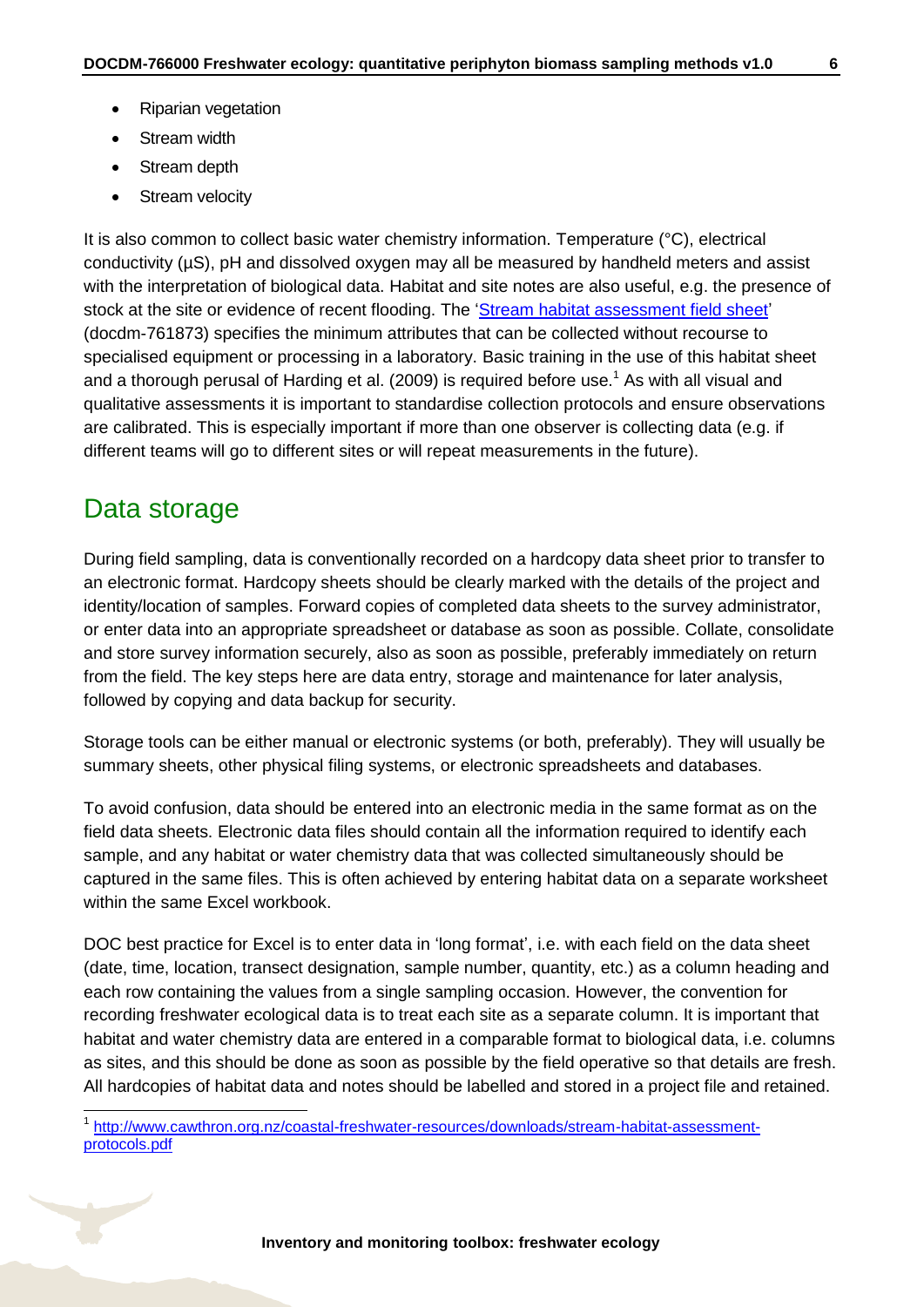All electronic files should have a notes sheet which contains basic metadata and any relevant information for future users. In particular, each user, beginning with the field operative who enters the data, should record details of any changes to the data, when and why they were made. It is also best practice to retain a single version of the data which has undergone quality control and may not be altered. All analysis is performed on copies of this master sheet.

Use appropriate file formats such as .xls, .txt, .dbf or specific analysis software formats. Copy and/or backup all data, whether electronic, data sheets, metadata or site access descriptions, preferably offline if the primary storage location is part of a networked system. Store the copy at a separate location for security purposes.

If data storage is designed well at the outset, it will make the job of analysis and interpretation much easier. Before storing data, check for missing information and errors, and ensure metadata are recorded.

# <span id="page-6-0"></span>Analysis, interpretation and reporting

Quantitative estimates of biomass are analysed using either or both the chlorophyll a (mg/m<sup>2</sup>) or ash-free dry mass (AFDM) ( $g/m<sup>2</sup>$ ) methods. Laboratory analysis using specialist equipment is needed to calculate these data for each sample. Once data are obtained, seek statistical advice from a biometrician or suitably experienced person prior to undertaking any numeric analysis. Chlorophyll *a* gives an indication of the total amount of autotrophic (photosynthesising) organisms in the sample. AFDM estimates the total amount of organic material in the sample, and incorporates living autotrophic and heterotrophic micro-organisms, plus dead periphyton, micro-invertebrates and often some terrestrial leaf debris. It is best to analyse for both variables, which provide complementary information. The ratio of the two variables, AFDM / chlorophyll *a*, is called the autotrophic index or AI (Weber 1973). The AI indicates the proportions of the community composed of either heterotrophic or autotrophic material. Stream communities unaffected by organic pollution, and dominated by algae, usually contain 1–2% (by weight) of chlorophyll *a*. Therefore, AI values of 50–100 are characteristic of non-polluted streams with little organic detritus. Values greater than 400 indicate communities affected by organic pollution.

When periphyton growth is very sparse there may be insufficient material to perform an AFDM analysis. In this situation only chlorophyll *a* can be measured. Samples will usually be sent to external accredited laboratories for analysis because it requires experienced operators and considerable equipment. However, if the resources are available to perform the analyses in-house, detailed descriptions of the methods can be found in Biggs & Kilroy (2000).

The data collected using quantitative methods (1a and 1b) provides replicate estimates of periphyton biomass from an area of the surface of (usually) 10 stones. Conventionally, within-site data will be averaged and these averages (and the variance around the average) compared between sites or groups of sites. If samples are collected at multiple sites across an environmental gradient or on multiple occasions through time it will be possible to use correlation or regression analysis to compare biomass (indicated by chlorophyll *a*, AFDM or the AI) to physico-chemical data.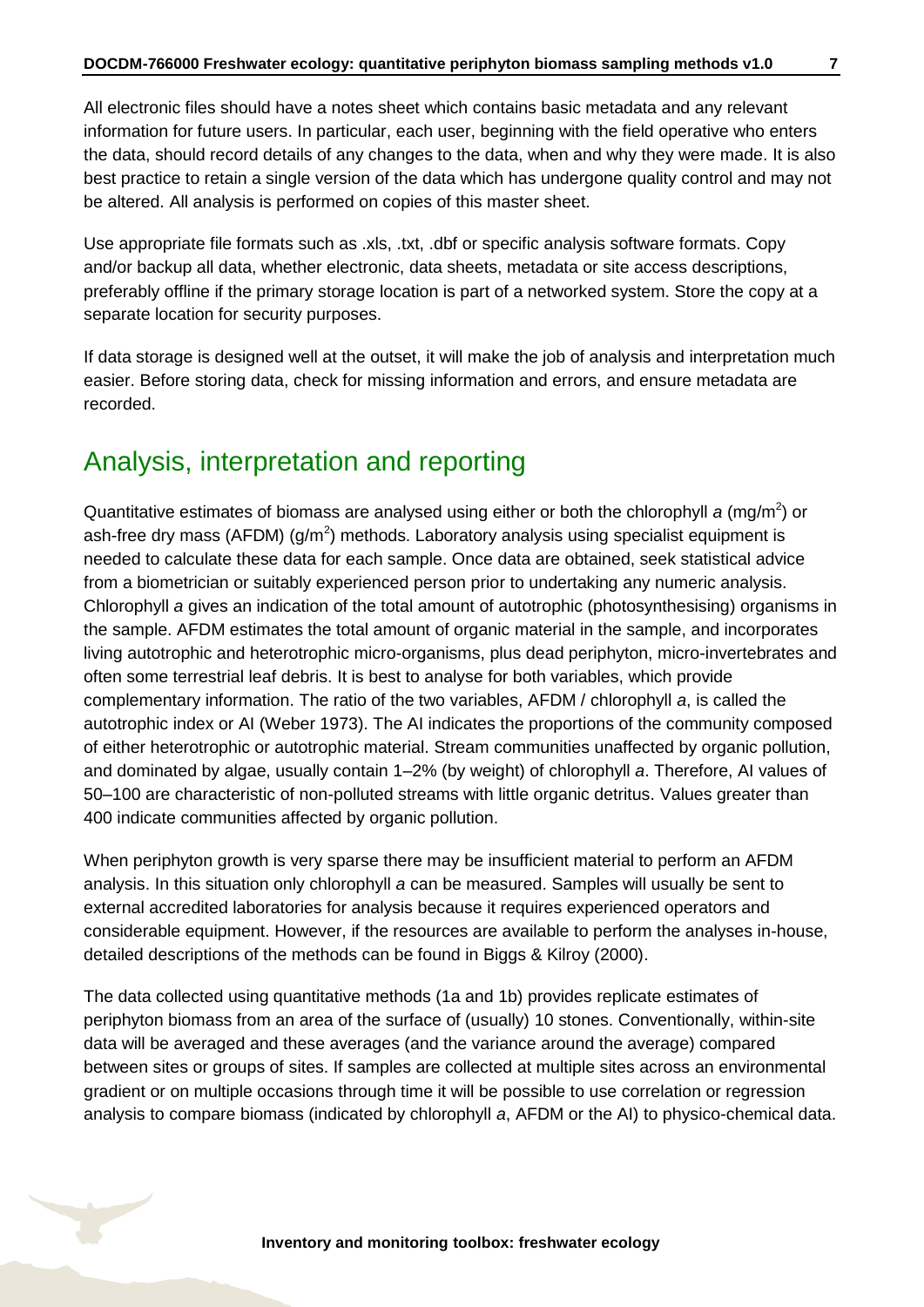Alternatively, this biomass may be compared between groups or 'treatments' pre-defined by an experimental manipulation or land-use type using a method such as ANOVA.

# <span id="page-7-0"></span>Case study A

#### **Case study A: monitoring change in periphyton communities as a result of riparian fencing**

### **Synopsis**

Puggings Creek is a (fictional) third order stream arising in bush-covered hill country and flowing for 13 km through low-lying, intensive dairying pastoral land. The stream is subject to nutrient enrichment and siltation due to stock access along much of its length. Local anglers and environmentalists noticed that the periphyton growths in the streams were impinging on the benthic biodiversity and trout fishing. Accordingly, they persuaded the farmers along the stream to fence stock out of the waterways and reduce discharges. Quantitative periphyton samples collected before and after fencing of the streams indicated a dramatic decline in the biomass of periphyton, but the Autotrophic Index (AI) indicated that the stream was still subject to organic pollution after 6 months.

### **Objectives**

Assess the effects of riparian fencing on the periphyton biomass in Puggings Creek.

### Sampling design and methods

To maximise potential to detect the effect of fencing, periphyton biomass was monitored at the lowest reach of the stream on 24 occasions during 2 months before and after fencing was carried out with a 3-month gap after fencing to allow for changes to take place. Ten stone surface samples were collected and scrubbed to remove all periphyton according to method 1b (Fig. 3) (although method 1a would also have been appropriate: see ['Full details of technique and best practice'](#page-10-0)) (Biggs & Kilroy 2000 and references therein). The samples were chilled and sent to a laboratory for chlorophyll *a* and AFDM analysis. Unfortunately, it was not possible to select a comparable reference stream in the area.

After laboratory analysis, results for before- and after-treatment were summarised graphically using boxplots, and the average of all before-treatment measurements was compared to the average of after-treatment measurements using ANOVA.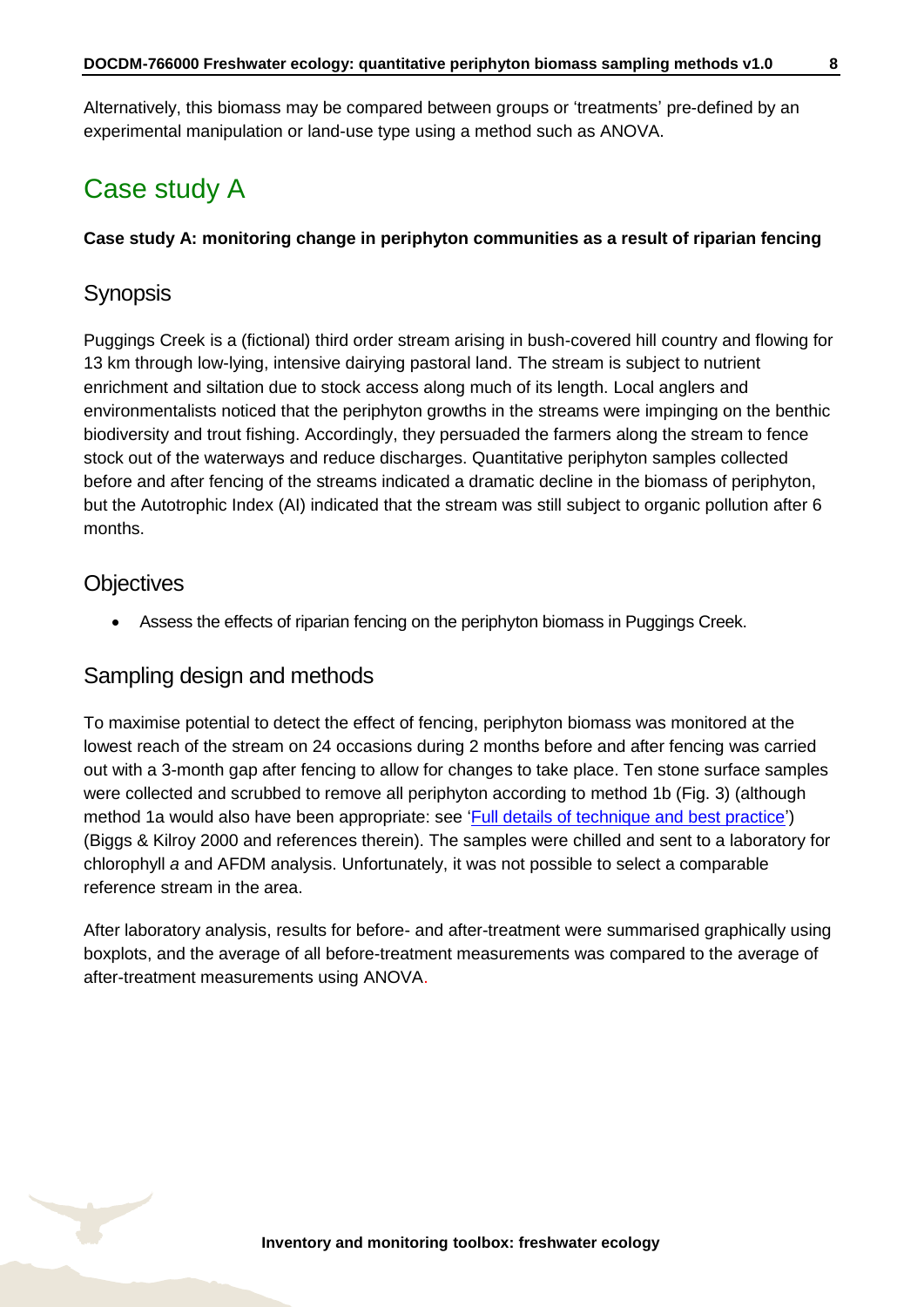

Figure 3. Quantitative periphyton sampling of a known area of the upper surface of stones, method 1b. Top left: a randomly selected stone is placed on the bank ready for sampling. Top right: a template of known area is used to protect the sample while all the unwanted periphyton around it is removed. Bottom left: periphyton sample after removal of surrounding material. Bottom right: the sample is carefully collected using a toothbrush. Photos: Duncan Gray.

### **Results**

Before fencing to exclude stock, and riparian planting along the stream banks, the average chlorophyll *a* concentration was 31 mg/m<sup>2</sup> of stone surface (Fig. 4). This quantity exceeds the nuisance guidelines for mean monthly chlorophyll *a* and confirms suspicions that benthic biodiversity was being degraded (Biggs 2000). Ash-free dry mass (AFDM) of periphyton had an average value of 40  $g/m^2$  which also exceeds the nuisance biomass guideline threshold for trout angling/habitat. This resulted in an AI with a mean value of 1334 which indicates a stream with severe organic pollution (Weber 1973). However, after fencing, both chlorophyll *a* and AFDM measures of periphyton biomass fell to 19 mg/m<sup>2</sup> and 12 g/m<sup>2</sup>, respectively, below the nuisance threshold in the case of AFDM. The average AI declined to 806 which, although still indicative of an organically enriched stream, is a considerable improvement. Differences were shown to be statistically significant using ANOVA *p* < 0.05.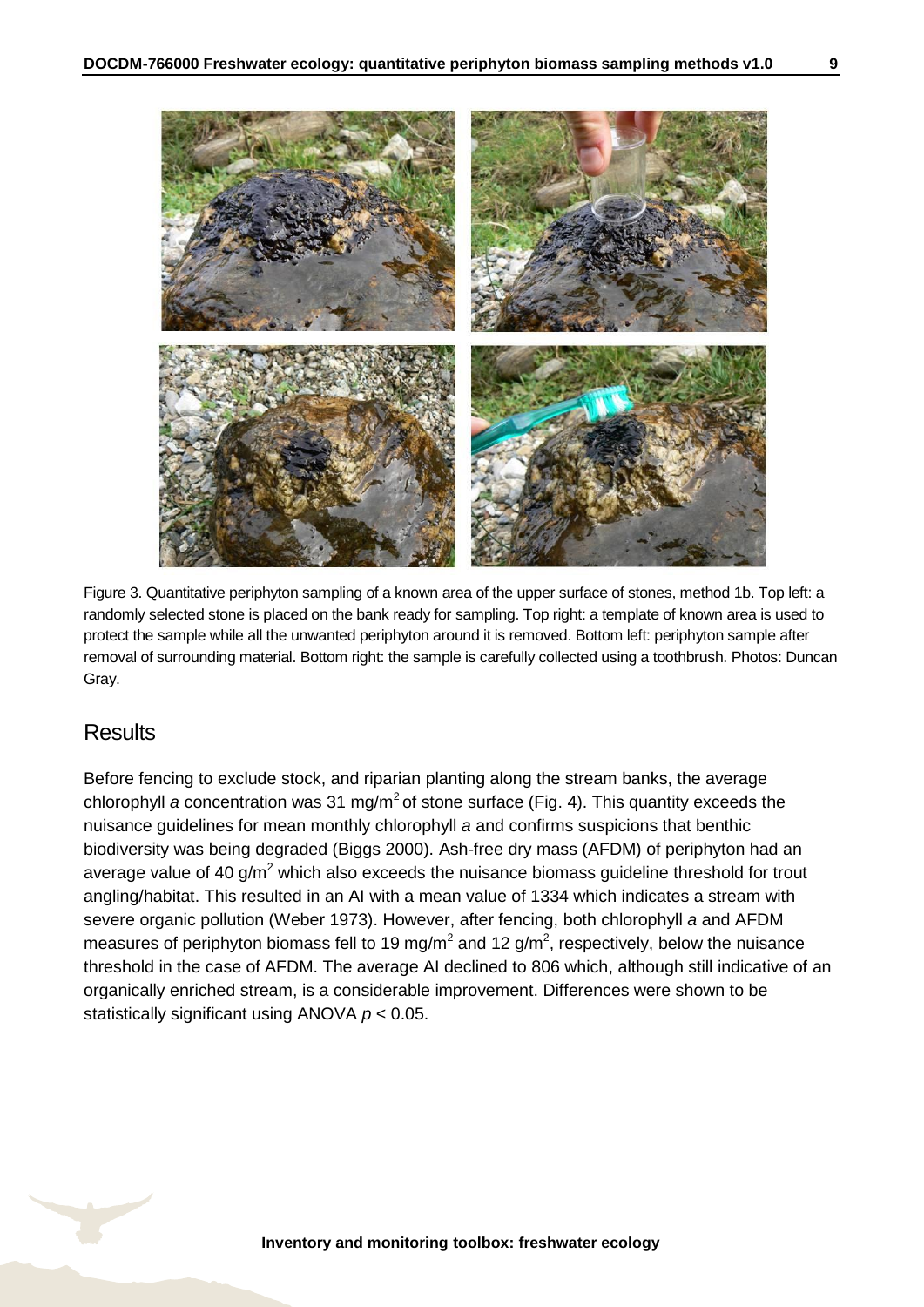![](_page_9_Figure_1.jpeg)

Figure 4. The average values of chlorophyll *a*, AFDM and AI before and after fencing prevented stock access to Puggings Creek.

The decrease in chlorophyll *a* was less dramatic than that seen for AFDM suggesting that the stream is still quite productive in terms of autotrophic production. The sharper decline in AFDM may be due to the reduction of direct additions of organic matter into the water by defecating stock, which would in itself contribute to AFDM and also encourage proliferation of heterotrophic organisms feeding on that matter. AI was consistently high prior to fencing, but after the removal of stock, variation in both chlorophyll *a* and AFDM created a large range in AI values.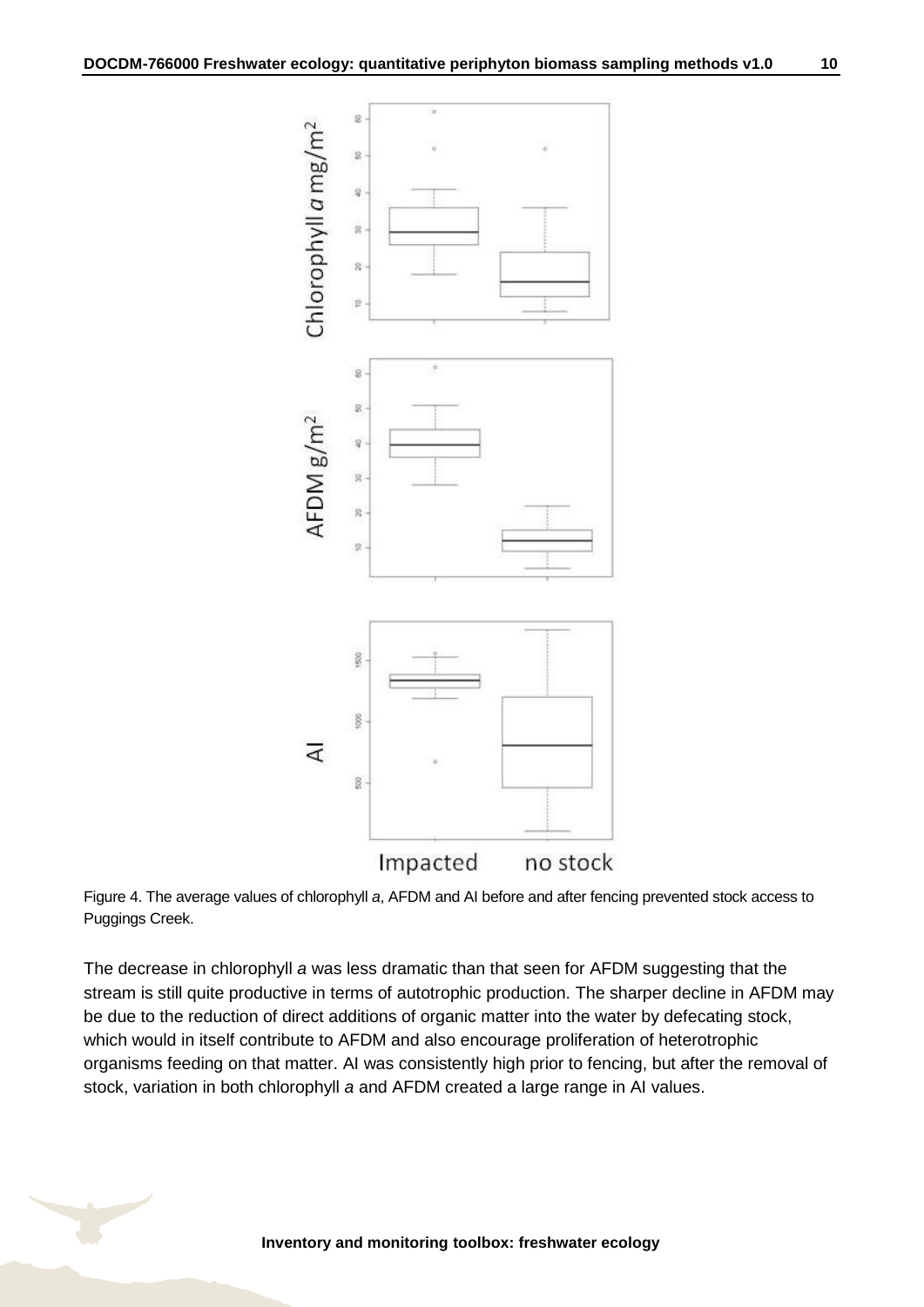### Limitations and points to consider

This case study clearly demonstrates the response of periphyton communities to riparian fencing to prevent stock access to a stream. It would be informative to sample again after 1 year to allow the changes in periphyton biomass to settle after fencing. There are likely to be considerable stocks of organic matter and available nutrients contained within the stream reach which have to be depleted before a new periphyton community equilibrium can be achieved.

Sampling the whole stone (method 1a) rather than the upper surface may have been more sensitive at detecting whole stream changes, but it would likely take a longer period of time before the metric settled down compared to the stone surface method.

There is no measure of flow variability or nutrient concentrations in this study. This and any other basic stream habitat information is always very useful to make a full interpretation of periphyton data.

The lack of a control stream is unfortunate as it is not possible to discount seasonal effects on the periphyton community creating the observed changes independent of the impact of fencing and riparian planting.

One way to increase the reliability of the study in this situation would be to include multiple before and after measurements over a longer timeframe and/or at different distances up-stream and associate each measurement with reach-level habitat data, and data about seasonally variable factors such as water temperature and light intensity.

### References for case study A

- Biggs, B.J.F. 2000: New Zealand periphyton guideline: detecting, monitoring and managing enrichment in streams. Prepared for the Ministry for the Environment. National Institute of Water and Atmospheric Research, Christchurch.
- Biggs, B.J.F.; Kilroy, C. 2000: Stream periphyton monitoring manual. Prepared for the New Zealand Ministry for the Environment, National Institute of Water and Atmospheric Research, Christchurch.
- Weber, C.I. 1973. Biological field and laboratory methods for measuring the quality of surface waters and effluents. U.S. Environmental Protection Agency Report 670 / 4 / 73 / 001.

### <span id="page-10-0"></span>Full details of technique and best practice

Details of technique and best practice for this method are explained here. A full description of the method is given in Biggs & Kilroy (2000).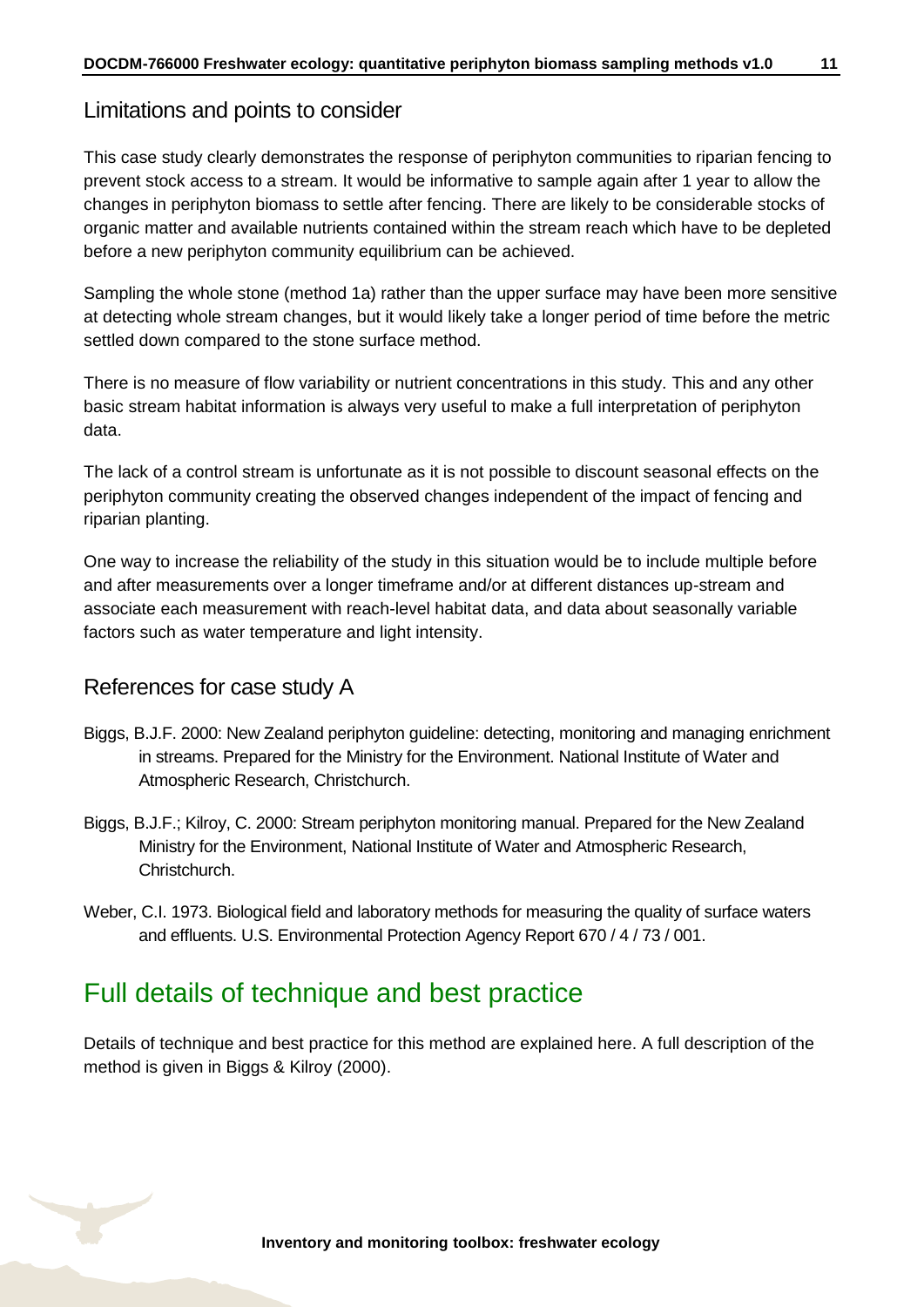### Monitoring project design

Each sample location consists of a single transect across the stream. Ten point samples are taken from each transect. If multiple transects will be sampled in a single day it is best to start downstream and work up.

### Collecting habitat data and notes

- Use GPS to navigate to each pre-determined sample location.
- At each location, collect basic habitat assessment data (refer to ['Minimum attributes'](#page-4-0) section) and note relevant contextual information (e.g. presence of stock or indigenous species, flow conditions). Collect this information prior to sampling the stream.
- If required for a particular project, additional abiotic or habitat data may be collected.

#### Setting out transects

- Use GPS to find the point on the stream bank that is closest to the pre-determined sample location and on one bank drive a peg into the ground.
- Attach the tape measure to the peg and lay it out taut across the stream. The tape should be perpendicular to the stream (so that it crosses from bank to bank in the shortest possible distance). Anchor the far end with the second peg.
- Using the distances on the tape measure, divide the width of the stream (water's edge to water's edge) into 10 equally spaced intervals. Each of these will be one sampling location.

### Collecting samples

- Move out to the first point across the transect (this will be near the water's edge on one side of the stream). Bend down and lightly touch the bed sediments without looking at what is there. Ideally, pick the first stone that you touch. If it is too big to retrieve, then take the nearest one that can be picked up. If you touch small silty or sandy patch among the cobbles, then also take the nearest stone that can be picked up.
- Place the stone on the white tray with a small amount of stream water and return it to the stream bank.

Method 1a: whole stone surface sample:

- Use the scalpel to scrape off any filamentous algae and thick growths of brown algae from the stone. Wash onto the tray using minimal water from the squirt bottle.
- Use the brush(es) to scrub the stone thoroughly. Periodically rinse off the stone and brush into the tray. Scrub all sides of the stone to remove as much periphyton as possible. A standard scrubbing time of 2 minutes is suggested for cobble sized material.
- Transfer the contents of the white tray into your sample container (you may need to use a funnel if you have a narrow-necked bottle).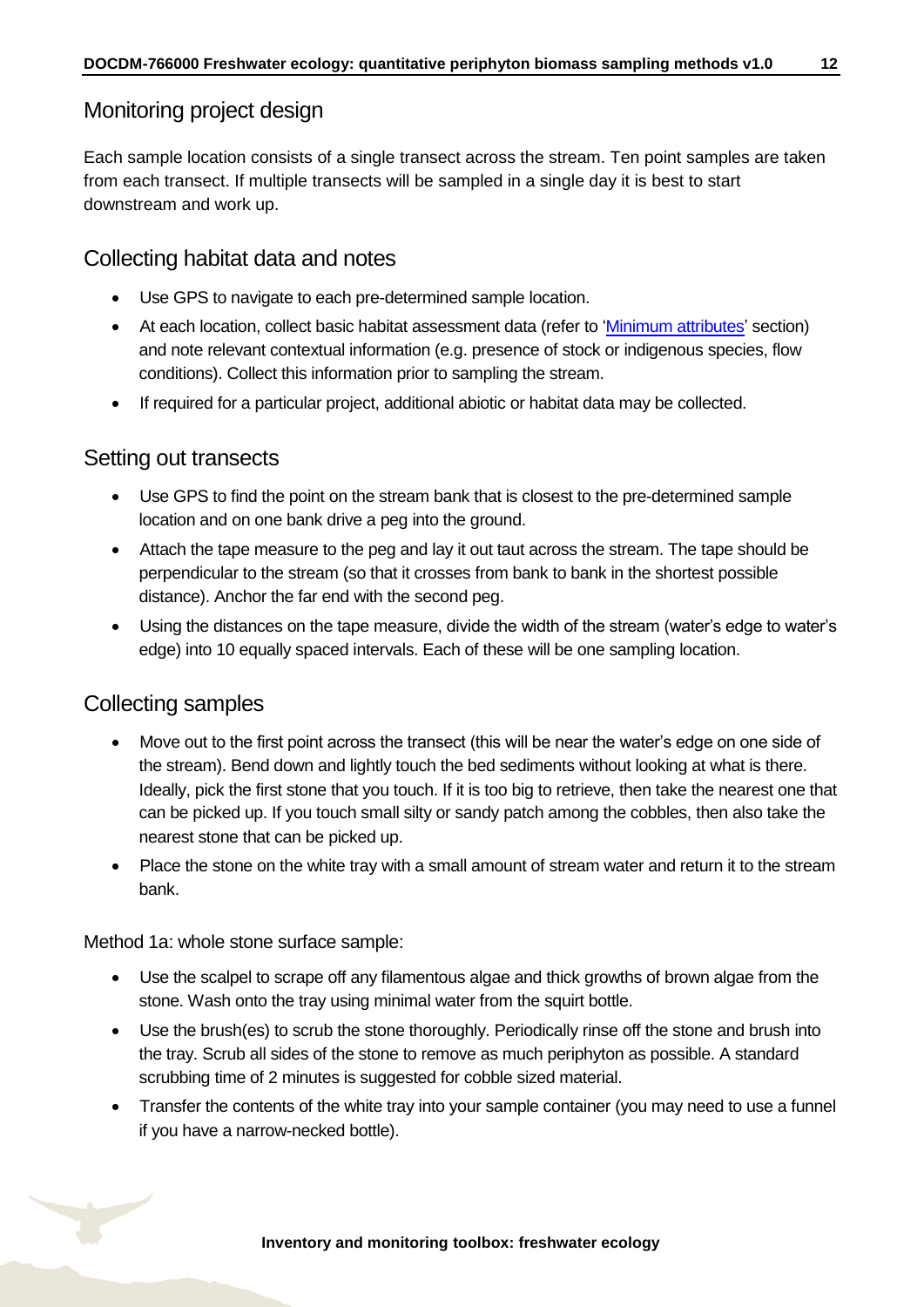- Finally, rinse the tray into the sample container until no trace of periphyton remains.
- Measure the *x, y* and *z* dimensions of the stone with the plastic callipers.
- Proceed to the next sampling point and repeat the above procedures.

Method 1b: known area sample from the upper surface of a stone:

- Place the ring on top of the stone and score/scrub around the outside of the ring with the tip of a scalpel blade or brush. Then, scrape away all the surrounding periphyton from the outside of the ring and discard into the stream.
- Remove the ring and then scrape off as much periphyton growth as possible from within the circle and rinse it off the scalpel into an appropriately labelled container. (Note: only use small amounts of wash water because you will quickly run out of space in the containers).
- Scrub the defined area for 30 seconds with a toothbrush and then remove the slurry from the circle using the small pipette.
- Rinse the area with a minimal amount of water. Remove any surplus water using the pipette and transfer into the sample container. Thoroughly rinse the brush into the container.
- Finally, rinse the tray on which the stone was resting into the sample container until no trace of periphyton remains.
- If the sampling point falls over a mat of filaments streaming in the current then a slightly different approach is required for sample collection. Slide your hand underneath the filaments and gently lift them to the surface taking care to not disturb their alignment. Take the ring used for defining a set area and press it down firmly on top of the filaments and into the palm of your flat hand. This action will cut a core out of the mat which then becomes your sample. If necessary, use fine nail scissors to cut the filaments from around the edge of the ring.

Methods 1a and 1b:

- Store the labelled container of periphyton sample on ice in a chilly-bin for transport to the laboratory.
- Ideally samples are analysed immediately but if storage is required, freezing at < −10°C is recommended for periods of up to a few months but no longer. Chemical preservatives are also available but constitute a health risk (Biggs & Kilroy 2000).

# <span id="page-12-0"></span>References and further reading

- Biggs, B.J.F. 2000: New Zealand periphyton guideline: detecting, monitoring and managing enrichment in streams. Prepared for the Ministry for the Environment. National Institute of Water and Atmospheric Research, Christchurch.
- Biggs, B.J.F.; Kilroy, C. 2000: Stream periphyton monitoring manual. Prepared for the New Zealand Ministry for the Environment. National Institute of Water and Atmospheric Research, Christchurch.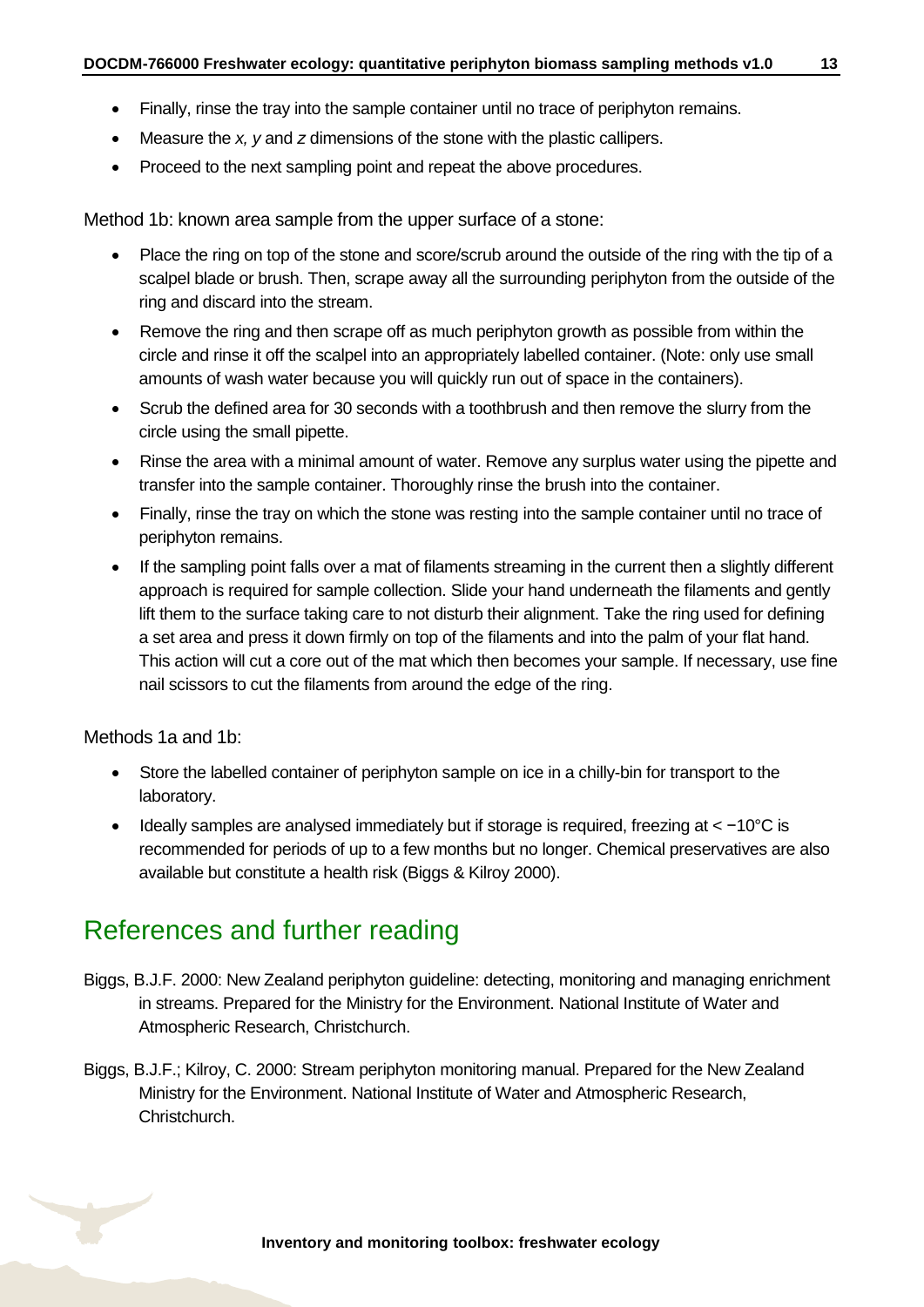- Biggs, B.J.F.; Kilroy, C.; Mulcock, C.M. 1998: New Zealand stream monitoring and assessment kit. Stream monitoring manual. Version 1. *NIWA Technical Report 40*. 150 p.
- Harding, J.S.; Clapcott, J.; Quinn, J.; Hayes, J.; Joy, M.; Storey, R.; Greig, H.; Hay, J.; James, T.; Beech, M.; Ozane, R.; Meredith, A.; Boothroyd, I. 2009: Stream habitat assessment protocols for wadeable rivers and streams of New Zealand. University of Canterbury, Christchurch. [http://www.cawthron.org.nz/coastal-freshwater-resources/downloads/stream-habitat](http://www.cawthron.org.nz/coastal-freshwater-resources/downloads/stream-habitat-assessment-protocols.pdf)[assessment-protocols.pdf](http://www.cawthron.org.nz/coastal-freshwater-resources/downloads/stream-habitat-assessment-protocols.pdf)
- Weber, C.I. 1973: Biological field and laboratory methods for measuring the quality of surface waters and effluents. U.S. Environmental Protection Agency Report 670 / 4 / 73 / 001.

![](_page_13_Picture_5.jpeg)